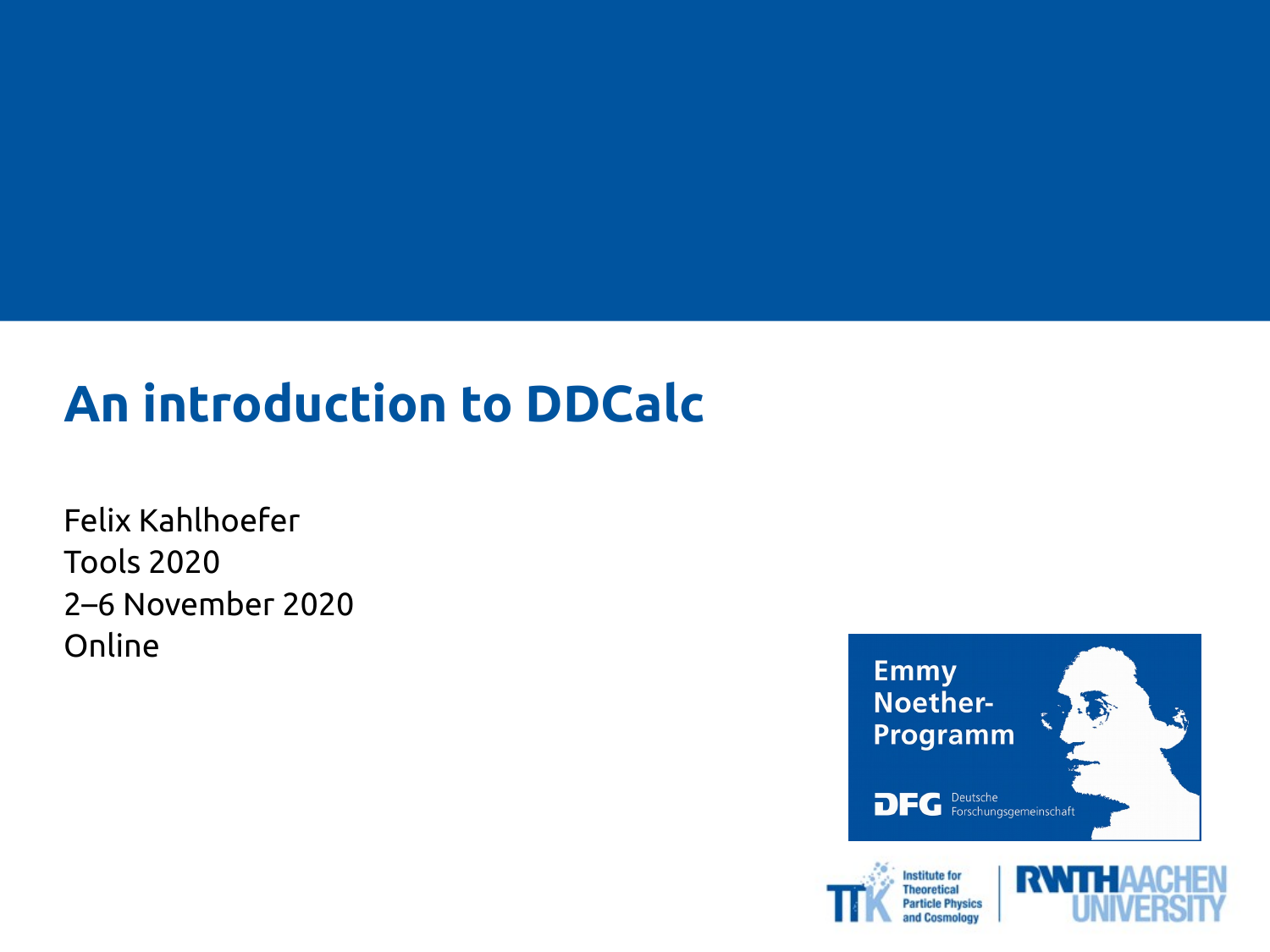## **Dark matter direct detection**

- Dark matter particles from the Milky Way halo constantly **pass through the Earth**
- Even though these particles have tiny interactions, they are predicted to occasionally **scatter off ordinary nuclei**
- If such a scattering occurs in a dedicated lowbackground detector, we can observe the **nuclear recoil energy E***<sup>R</sup>* deposited in heat, light or ionisation.









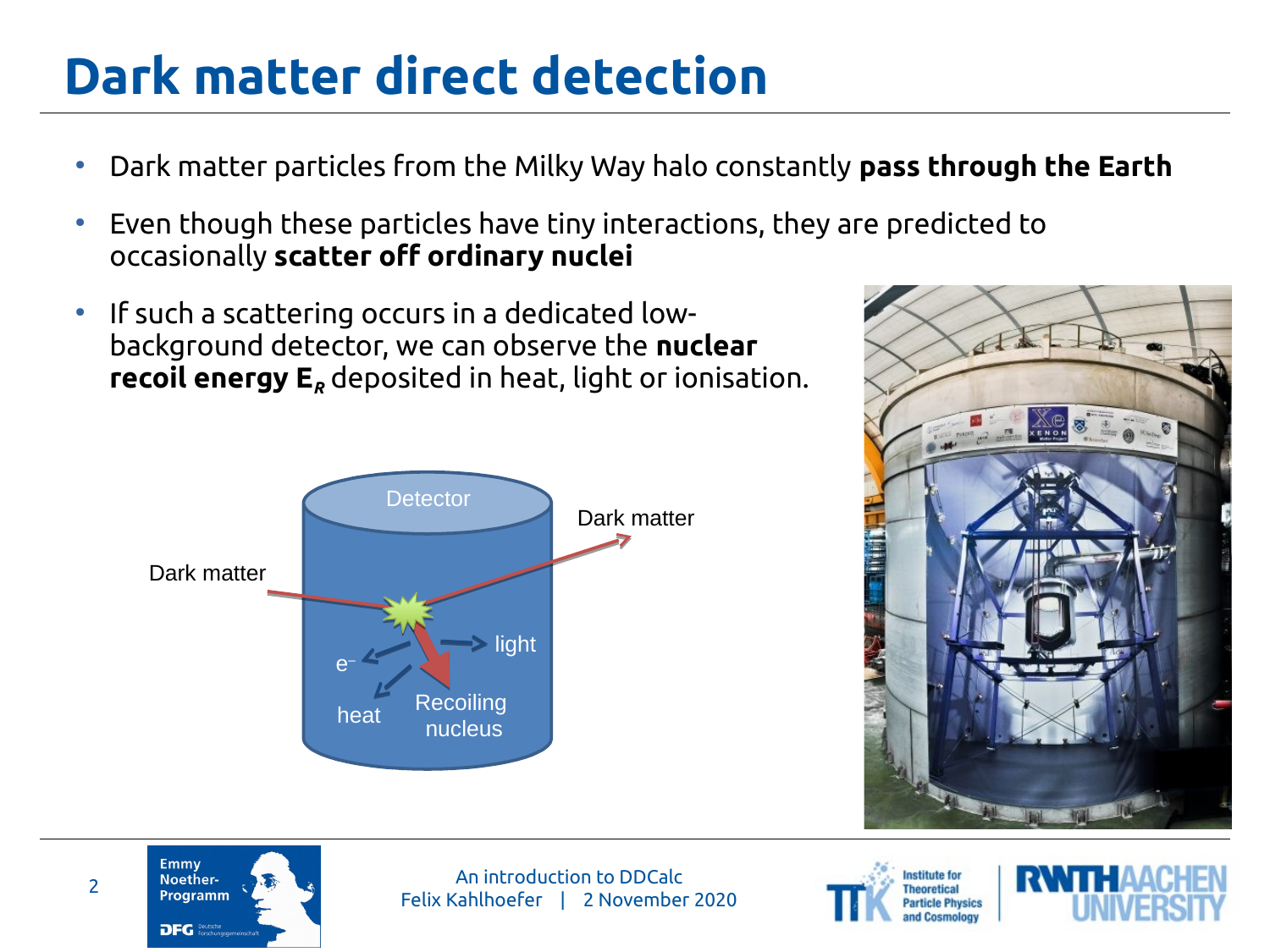## **Dark matter direct detection**

- Leading direct detection experiments are sensitive to **less than one event per kg per year** with nuclear recoil energy of a **few keV**
- The non-observation of such events places some of the **strongest bounds on the interactions** between dark matter and Standard Model particles









**Emmy** 

**DFG Peutsch**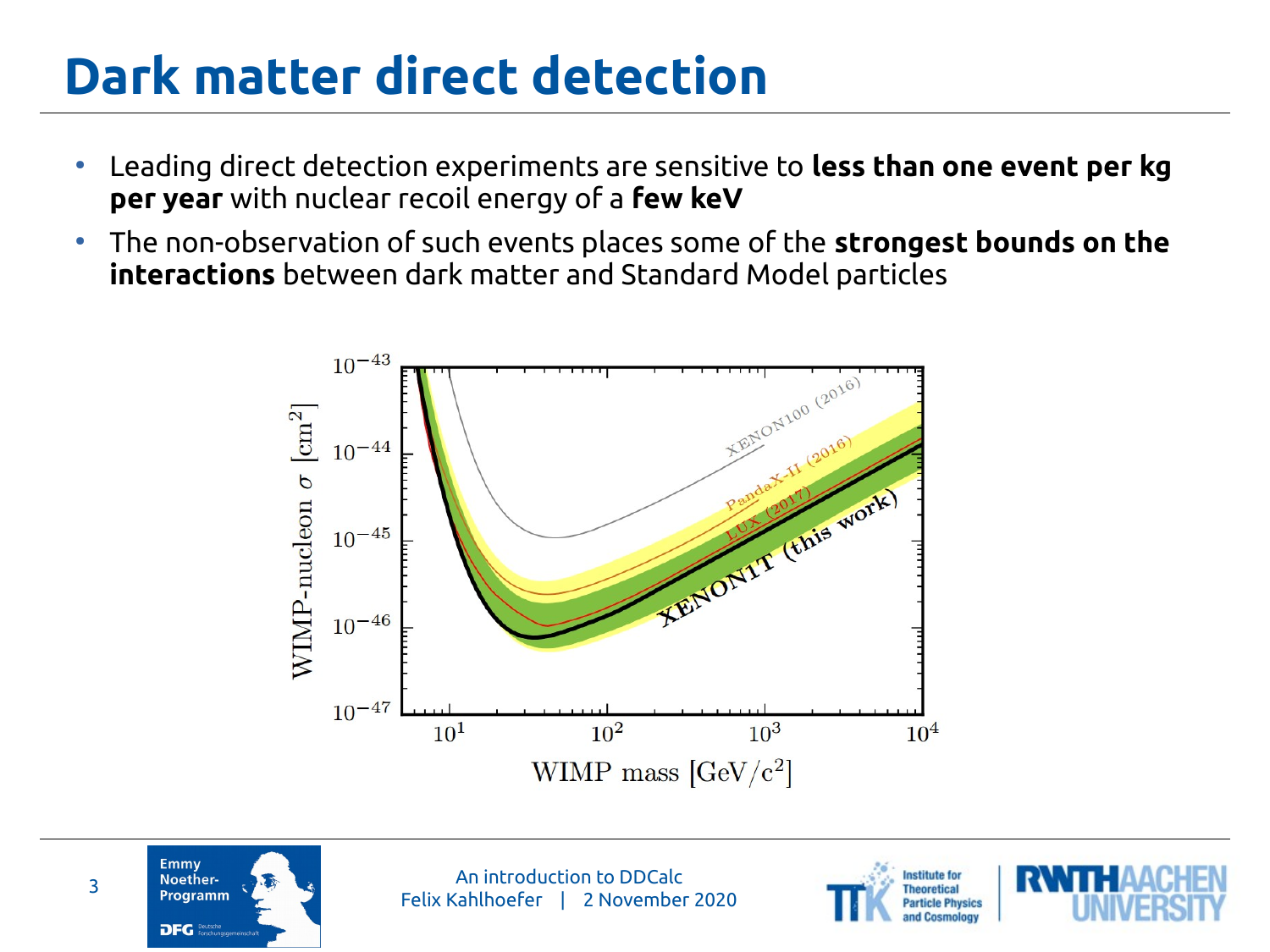## **Two key equations**

#### The **differential event rate** is given by

$$
\frac{\mathrm{d}R}{\mathrm{d}E_{\mathrm{R}}} = \frac{\rho}{m_T m_\chi} \int_{v_{\mathrm{min}}}^{\infty} v f(\boldsymbol{v} + \boldsymbol{v}_{\mathrm{E}}(t)) \frac{\mathrm{d}\sigma}{\mathrm{d}E_{\mathrm{R}}} \mathrm{d}^3 v
$$

- *ρ*: Local dark matter density
- *m<sup>χ</sup>* Dark matter mass
- $m<sub>\tau</sub>$ . : Target nucleus mass
- *v*: Dark matter velocity
- $v_F(t)$ : Earth velocity
- *f*(*v*): Velocity distribution

dσ/dE<sub>R</sub>: Differential scattering cross section

$$
v_{\rm min}(E_{\rm R}) = \sqrt{\frac{m_T E_{\rm R}}{2\,\mu_{T\chi}^2}}
$$

#### The **number of events** is given by

$$
N_{\rm p} = M T \int_0^\infty \phi(E) \frac{dR}{dE}(E) \, dE
$$

- *M*: Total target mass
- *T*: Total run time
- *E*: Detected energy
- *Φ*(*E*): Detector acceptance

The conversion from true nuclear recoil energy  $E_R$  to detected energy  $E$ depends on the energy resolution and quenching factors





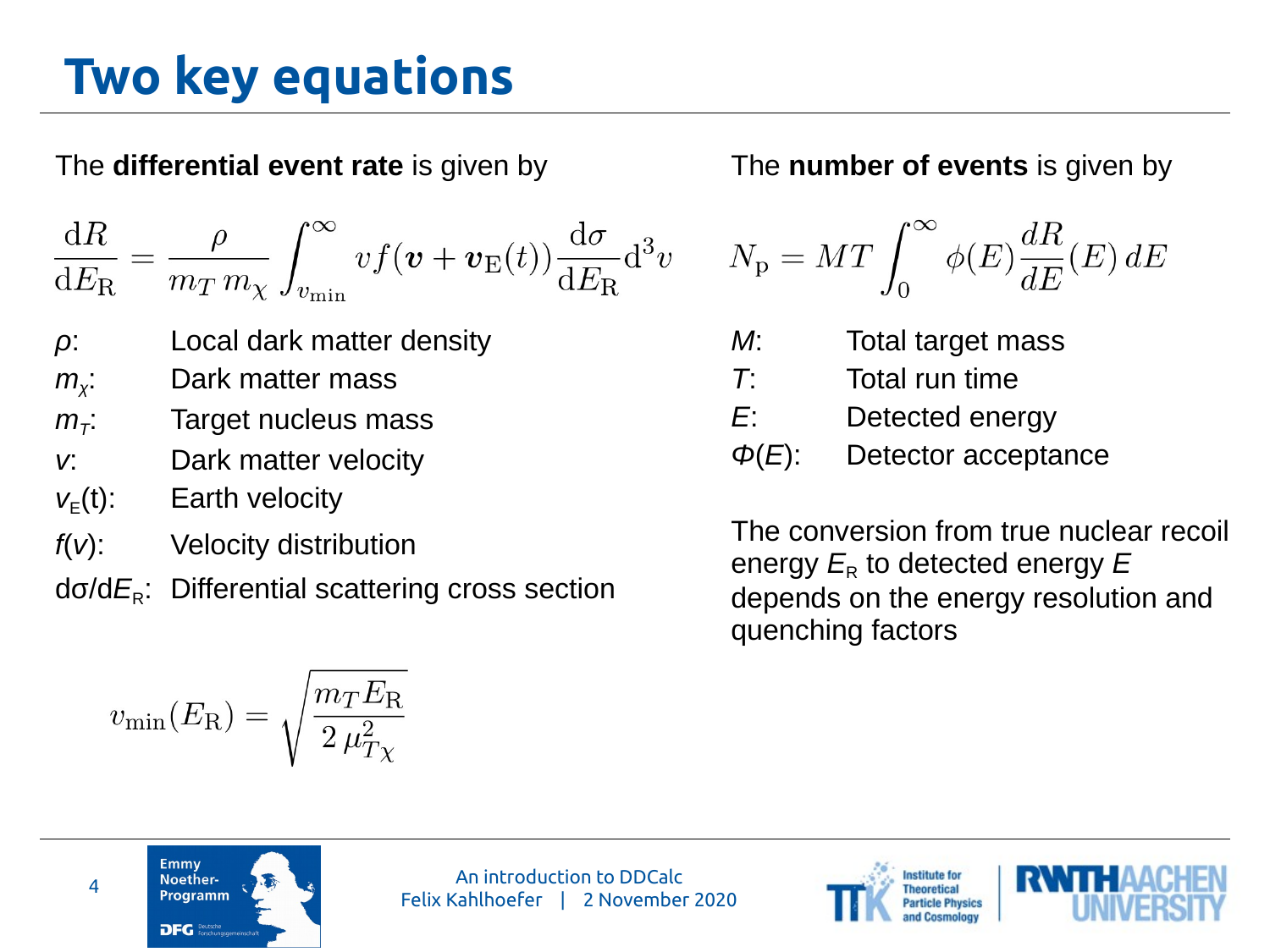# **Additional complications**

#### The **differential event rate** is given by

 $\frac{\mathrm{d}R}{\mathrm{d}E_{\mathrm{R}}} = \frac{\rho}{m_T m_\chi} \int_{v_{\mathrm{min}}}^{\infty} v f(v+v_{\mathrm{E}}(t)) \frac{\mathrm{d}\sigma}{\mathrm{d}E_{\mathrm{R}}} \mathrm{d}^3v$ 

- The velocity distribution is often assumed to be a Maxwell-Boltzmann distribution with dispersion  $v_0$  cut off at the Galactic escape velocity  $V_{esc}$
- Numerical simulations confirm this to be a reasonable approximation, but there are many possible deviations
	- Anisotropy
	- Substructure (e.g. streams)
- Many studies of the impact of astrophysical uncertainties

#### The **number of events** is given by

$$
N_{\rm p} = M T \int_0^\infty \phi(E) \frac{dR}{dE}(E) \, dE
$$

Emmy



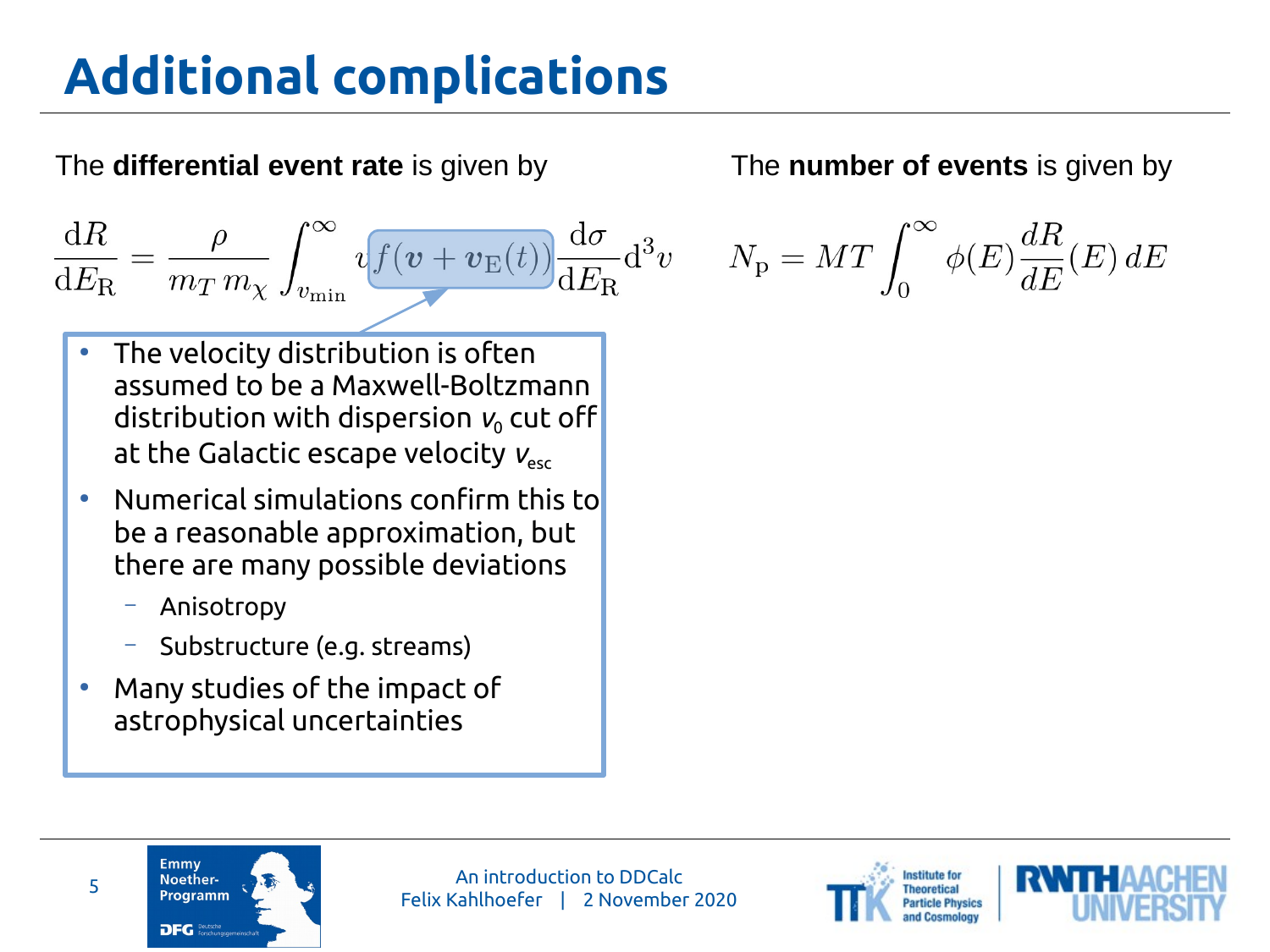# **Additional complications**







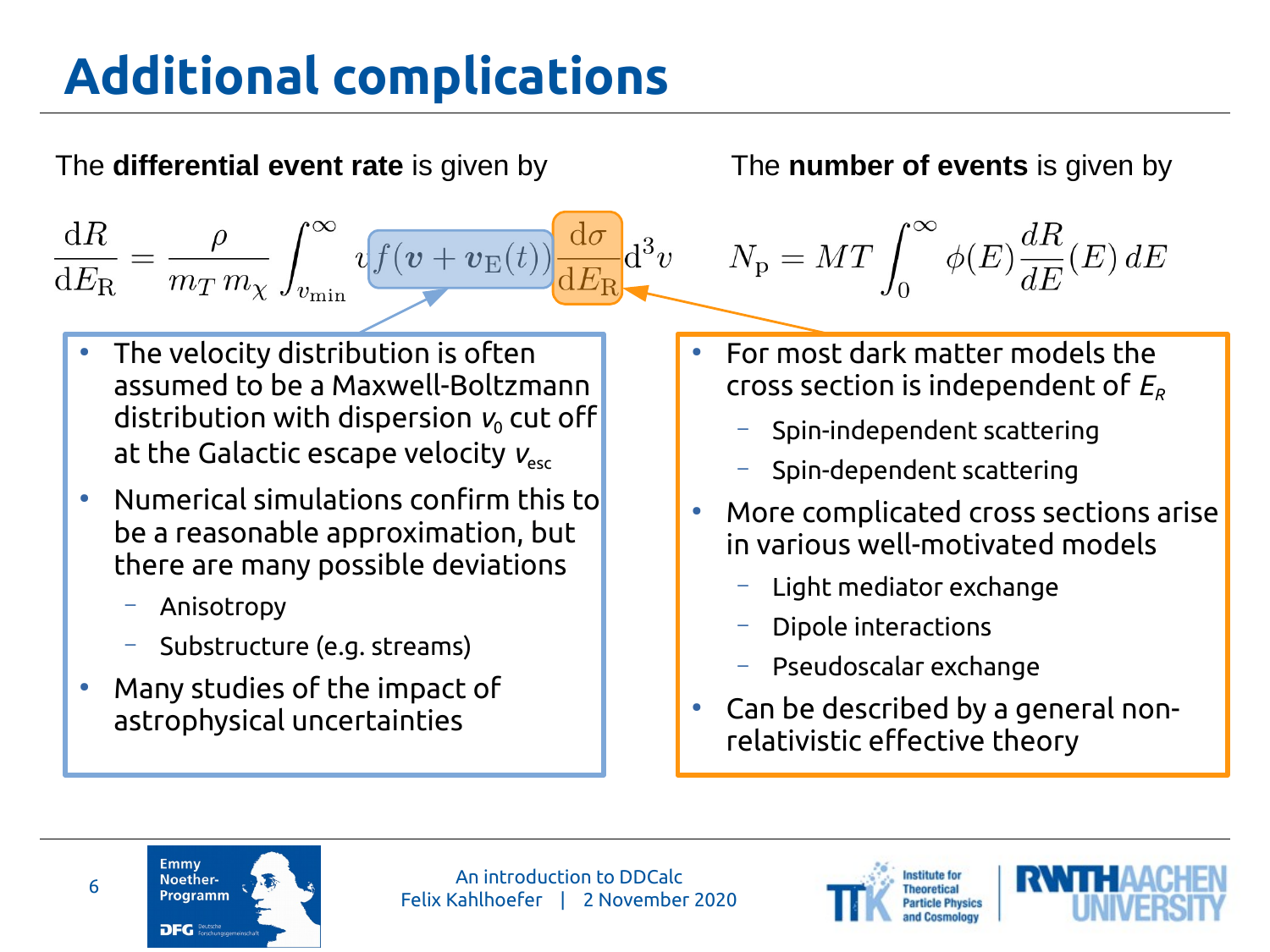# **Additional complications**







**Emmy** 

DFG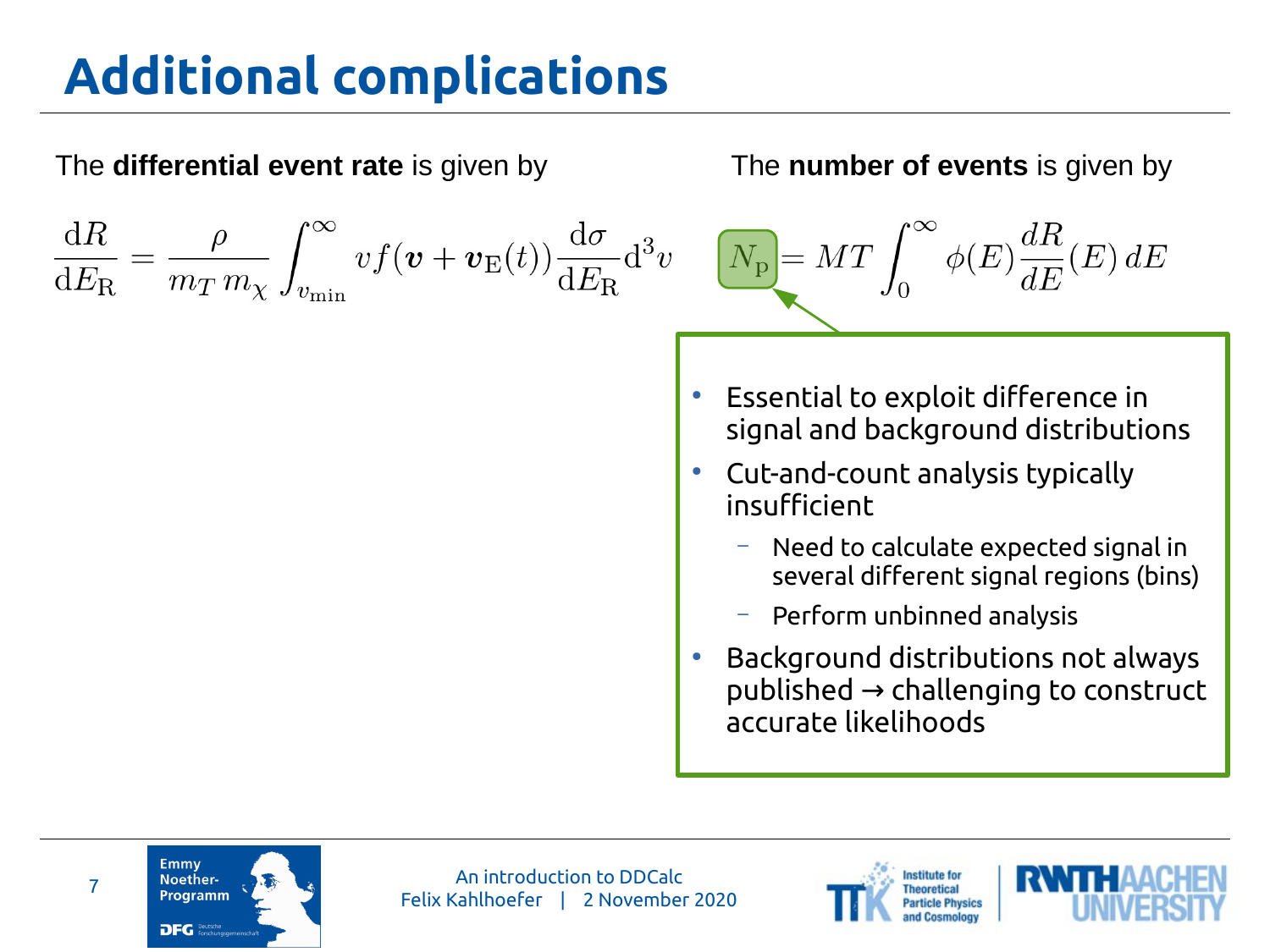## **DDCalc**

- **DDCalc v1** created by Chris Savage
	- Partial release as LUXCalc (Savage et al., arXiv:1502.02667)
	- First fully released together with GAMBIT v1.0 (Bringmann et al., arXiv:1705.07920)
- **DDCalc v2** developed by FK and Sebastian Wild
	- Release together with GAMBIT v1.2 (Athron et al., arXiv:1808.10465)
- **DDCalc v3** under development by Jonathan Cornell and Lauren Street
	- Implementation of rate and likelihood calculations for annual modulations
- Further contributions: Gonzalo Herrera, Lauren Hsu, Andre Scaffidi and Pat Scott

Available via <https://ddcalc.hepforge.org/>and <https://github.com/patscott/DDCalc>







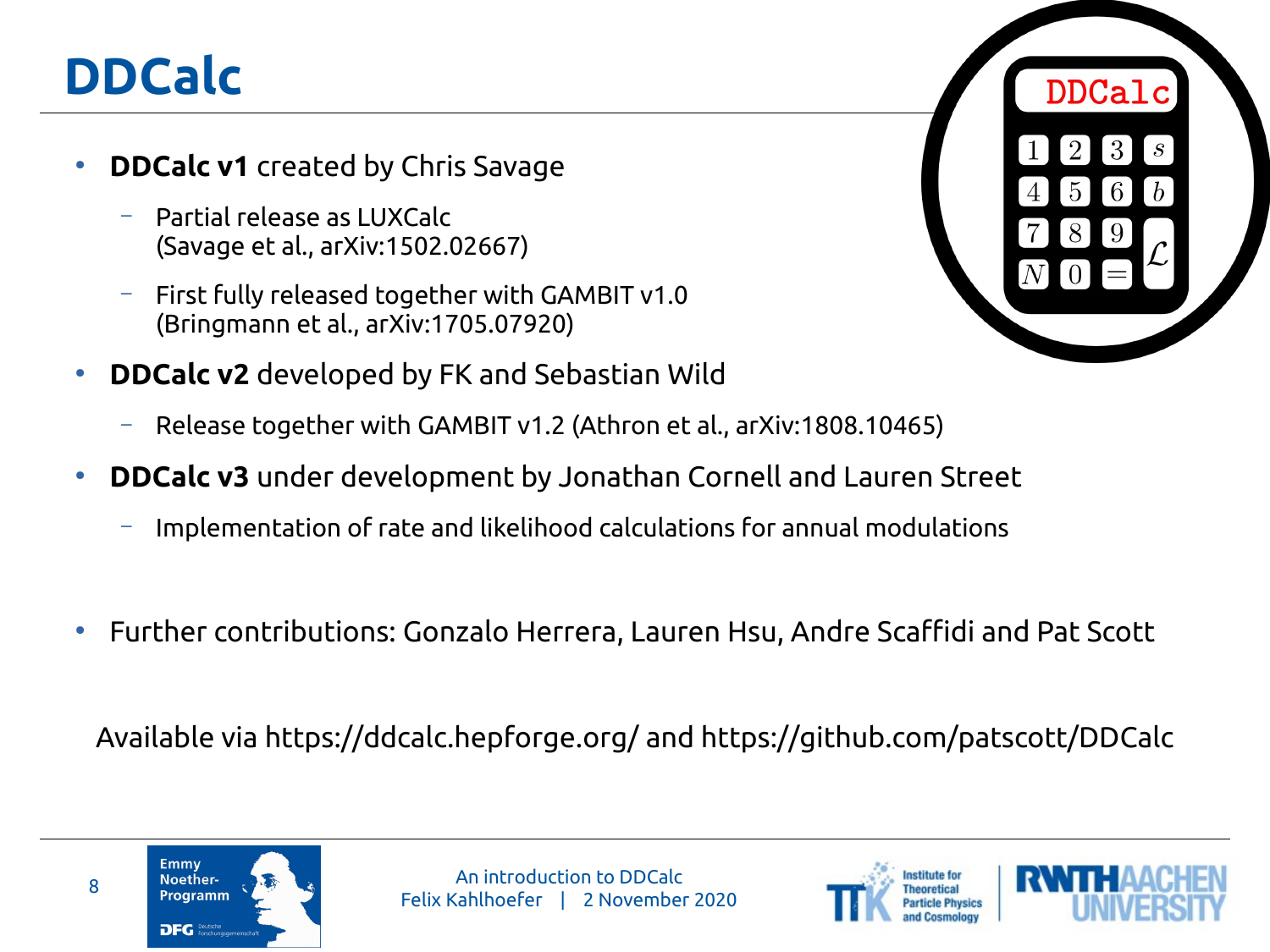## **DDCalc: Main features**

- Support for **wide range of dark matter models**
- Large **database of experiments**
	- Most recent additions: PICO-60, DarkSide-50, CRESST-III and XENON1T
	- Abstract detection interface allows easy implementation of new experiments
- Various statistical methods for likelihood calculations and/or limit setting
	- (Binned) Poisson, Feldman-Cousins, maximum gap/interval
- Possibility to **vary astrophysical parameters** or load tabulated velocity distributions
- Highly optimised for **computational speed**
- User interfaces in **Fortran, C/C++ and Python** (example files provided for all of these)



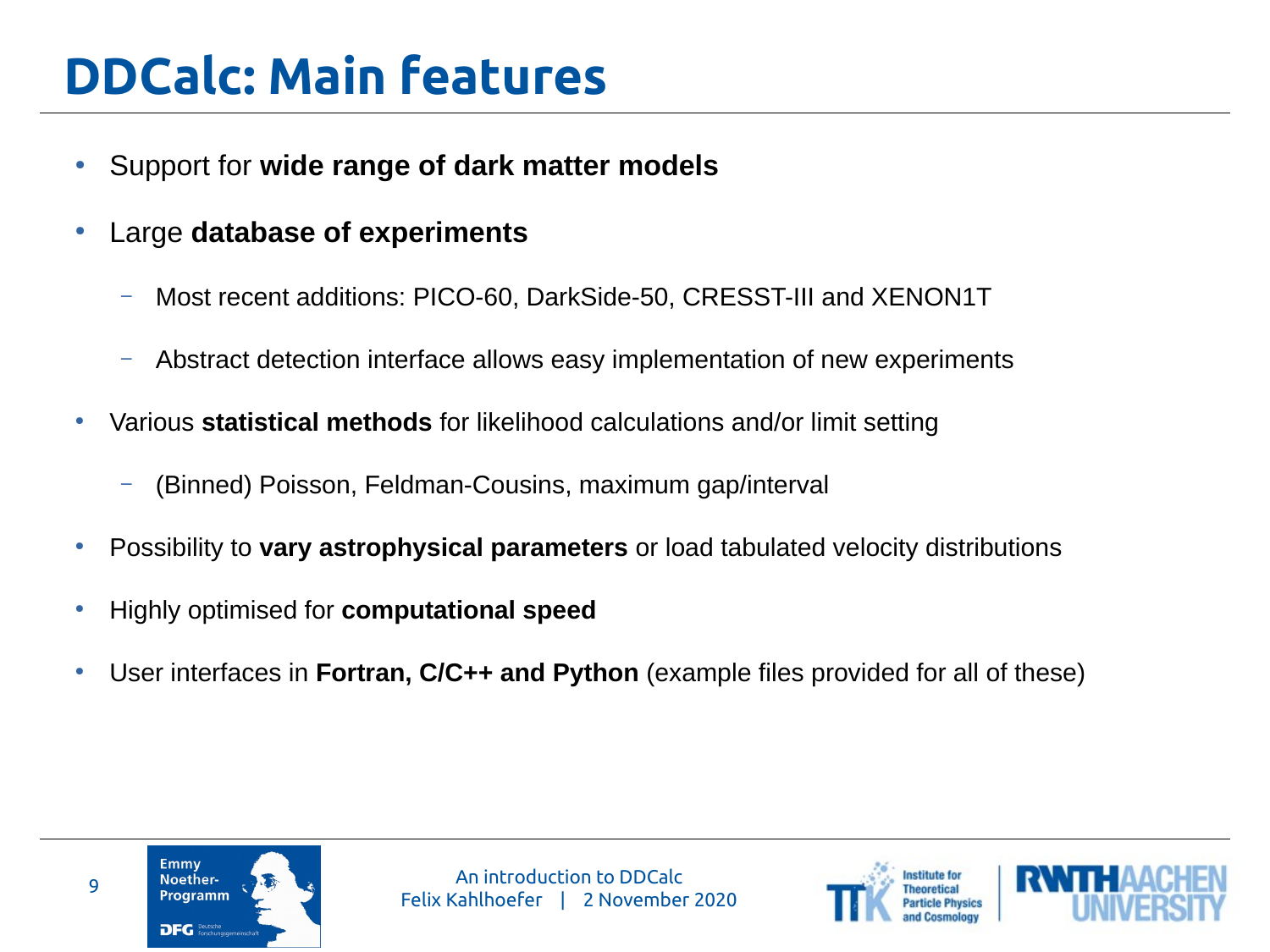### **DDCalc: General structure**

- To calculate predicted event numbers, DDCalc needs three objects (structures):
	- **WIMPStruct:** Carries information on DM (mass/spin) and its interactions
	- **HaloStruct:** Provides information on the DM density and velocity distribution
	- **DetectorStruct:** Stores experimental details, such as efficiencies and exposure
- The function **DDCalc\_CalcRates(Detector,WIMP,Halo)** then calculates differential event rates and stores them in the DetectorStruct
- The DetectorStruct can then be passed to various analysis functions, such as **DDCalc\_LogLikelihood(Detector)**



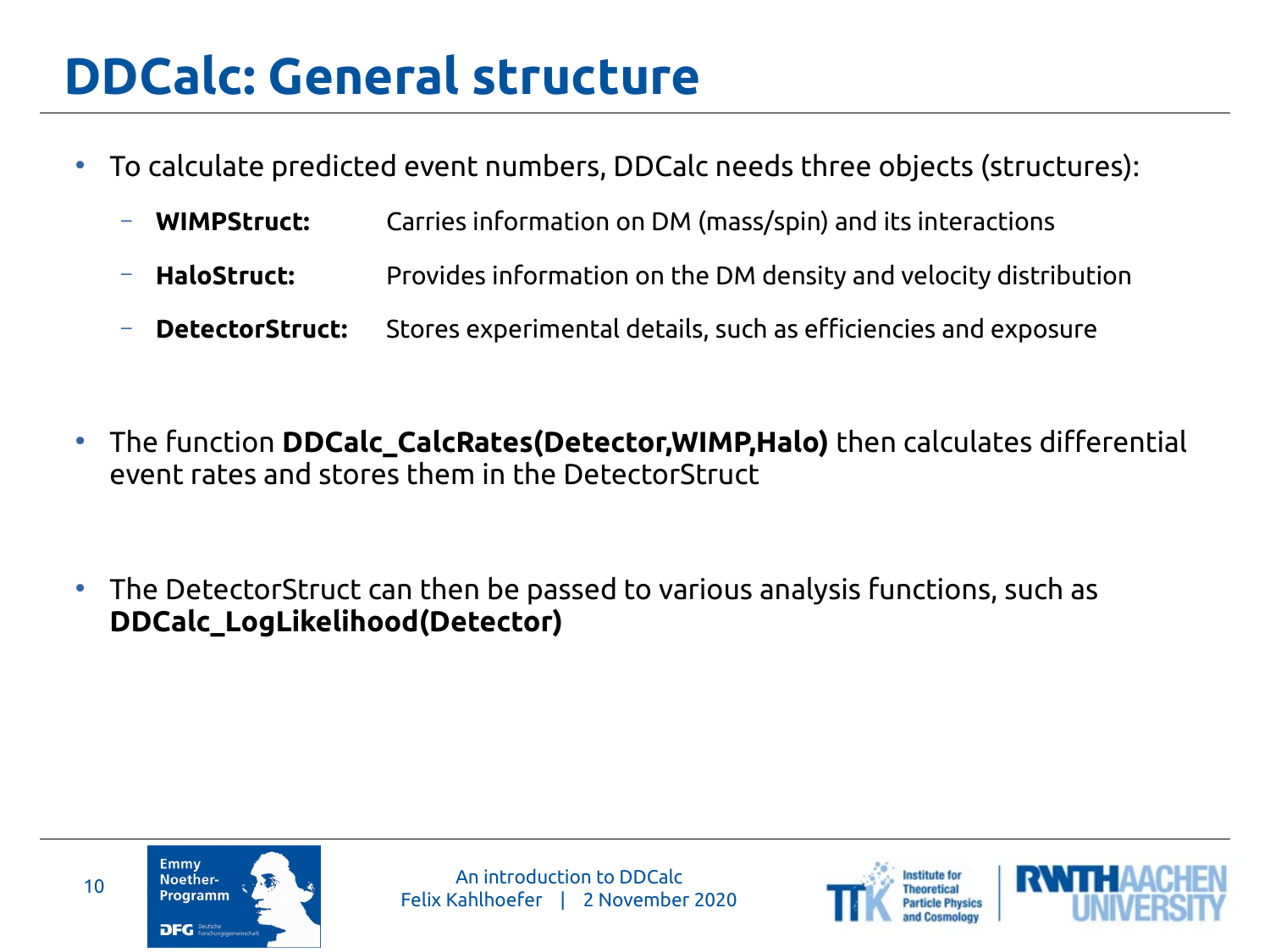## **Available dark matter models**

● In addition to spin-independent and spin-dependent interactions, DDCalc supports the **general basis\* of non-relativistic effective interactions**

$$
\mathcal{L}_{\text{eff}} = \sum_{\lambda=1}^{15} \sum_{\tau=0}^{1} c_{\lambda}^{(\tau)} \mathcal{O}_{\lambda}^{(\tau)}
$$

and performs an **automatic matching** onto the corresponding response functions and nuclear form factors

$$
\frac{d\sigma}{dE_{\rm R}} = \frac{m_T}{2\pi v^2} \sum_{\alpha=1}^{8} \sum_{\tau=0}^{1} \sum_{\tau'=0}^{1} S_{\alpha}^{(\tau,\tau')} \left( \mathbf{z}, v^2, q^2 \right) \; \widetilde{W}_{\alpha}^{(\tau,\tau')}(q^2)
$$

All common **nuclear form factors** are provided in tabulated form.

\* In fact, two inequivalent sets of operators are used in the literature. Dent et al. (arXiv:1505.03117) include additional operators for spin-1 dark matter, while Bishara et al. (arXiv:1611.00368) include meson pole contributions. DDCalc supports both of these sets.





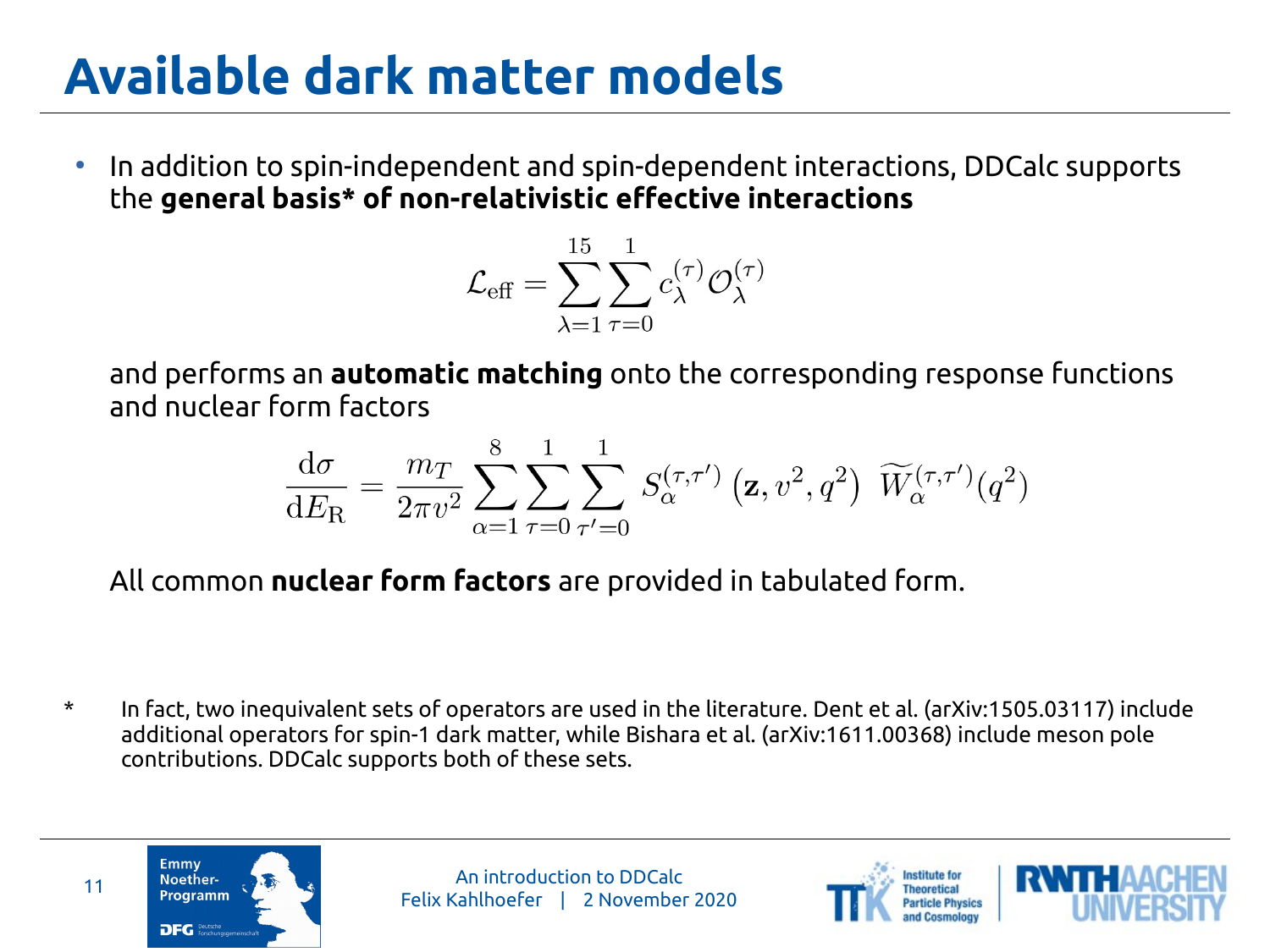# **Defining a dark matter model**

● If the **coefficients** for the various effective operators are known, they can be directly set within DDCalc:

```
#include "DDCalc.hpp"
int WIMP:
WIMP = DDCalc::InitWIMP():
DDCalc::SetWIMP NREffectiveTheory(WIMP, 50, 0.5);
DDCalc::SetNRCoefficient(WIMP, 3, 0, 0.1);
DDCalc::SetNRCoefficient(WIMP, 3, 1, 0.2);
```
- Alternatively, DDCalc provides a **direct interface with DirectDM** (see Fady's talk), which makes it possible to automatically calculate all relevant coefficients for a given set of dark matter interactions (specified at some higher energy scale)
- Additional dark matter models not captured by the non-relativistic effective theory (e.g. **light mediators** or **inelastic scattering**) will be included in future versions





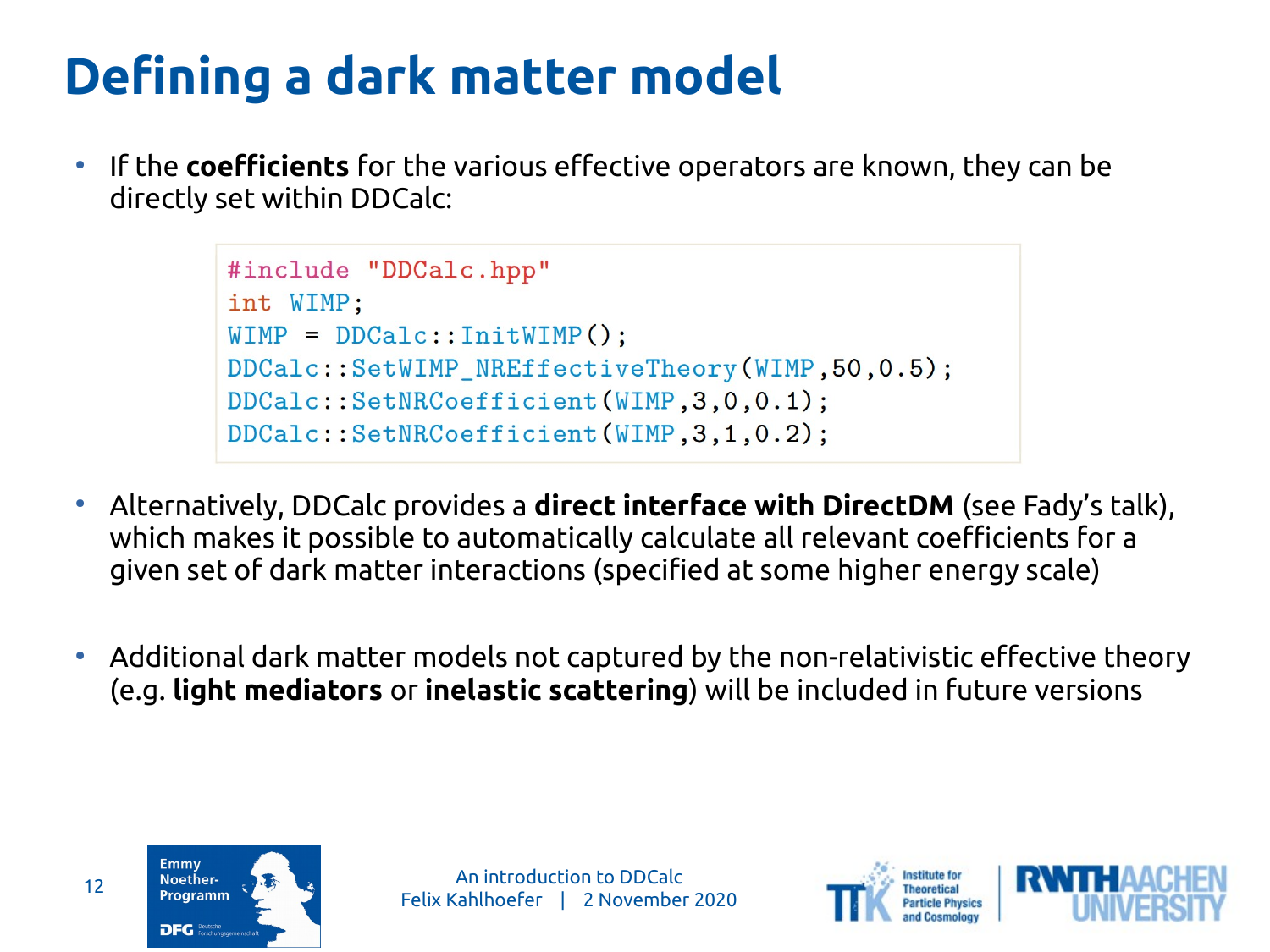# **Statistical analyses**

- DDCalc calculates exclusion limits at a given confidence level using a range of different methods:
	- **Known background** (few observed events): Feldman-Cousins
	- **Known background** (many observed events): Binned Poisson
	- **Unknown background** (few observed events): Maximum gap / maximum interval
	- **Unknown background** (many observed events): Binned Poisson (with nuisances)
- The (binned) Poisson method is also used to calculate the likelihood for a given experiment
	- → Can be used to **combine several different experiments** with each other (and with complementary information)
- **Note:** It is not always possible to recover the (exact) exclusion limit from the likelihood, e.g. if the assumption of the asymptotic limit does not hold





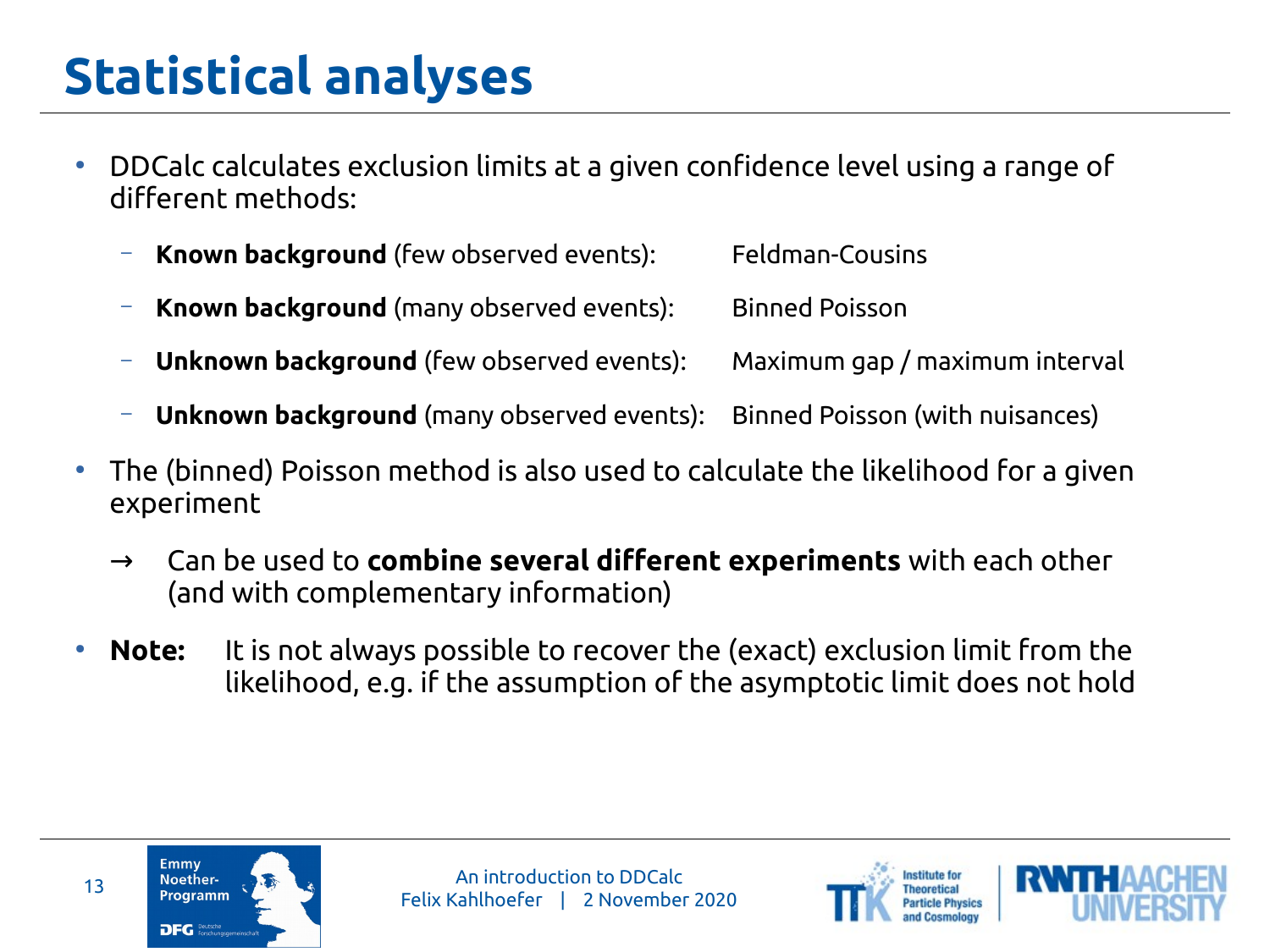## **DDCalc: Results**

- DDCalc accurately **reproduces exclusion bounds** from existing experiments for standard assumptions
- $\bullet$  The resulting likelihoods can be **included in global fits** of a wide range of dark matter models



The GAMBIT community is currently using DDCalc to carry out a **comprehensive global analysis** of a general set of dark matter effective operators (Bloor et al., in preparation)





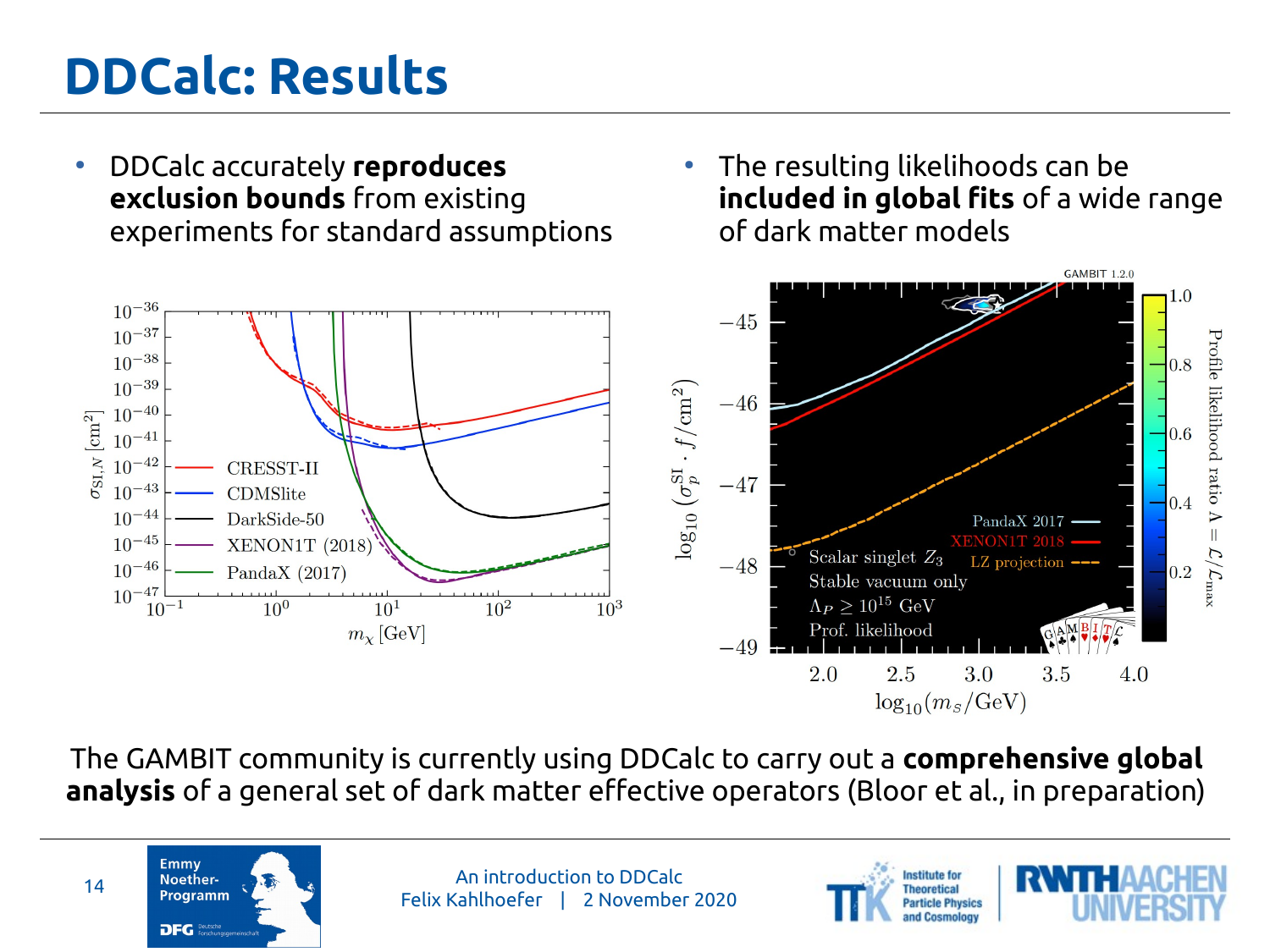# **Current limitations and plans for the future**

- Not all relevant **nuclear form factors** are currently available in the literature
	- $\rightarrow$  Additional theory work needed to provide this information
- It is currently not possible to perform **unbinned profile likelihood** analyses
	- $\rightarrow$  No conceptual difficulty, but experimental information typically not available
- Currently DDCalc offers only a limited number of **nuisance parameters**
	- $\rightarrow$  Desirable to extend user interface in order to study uncertainties in nuclear form factors and background estimates
- DDCalc does not currently calculate **projected sensitivities** and **expected limits**
	- Desirable to provide a routine for simulating pseudo-experiments
- DDCalc currently only considers the time-independent event rate
	- → **Annual modulations** will be included in DDCalc v3 (under development)